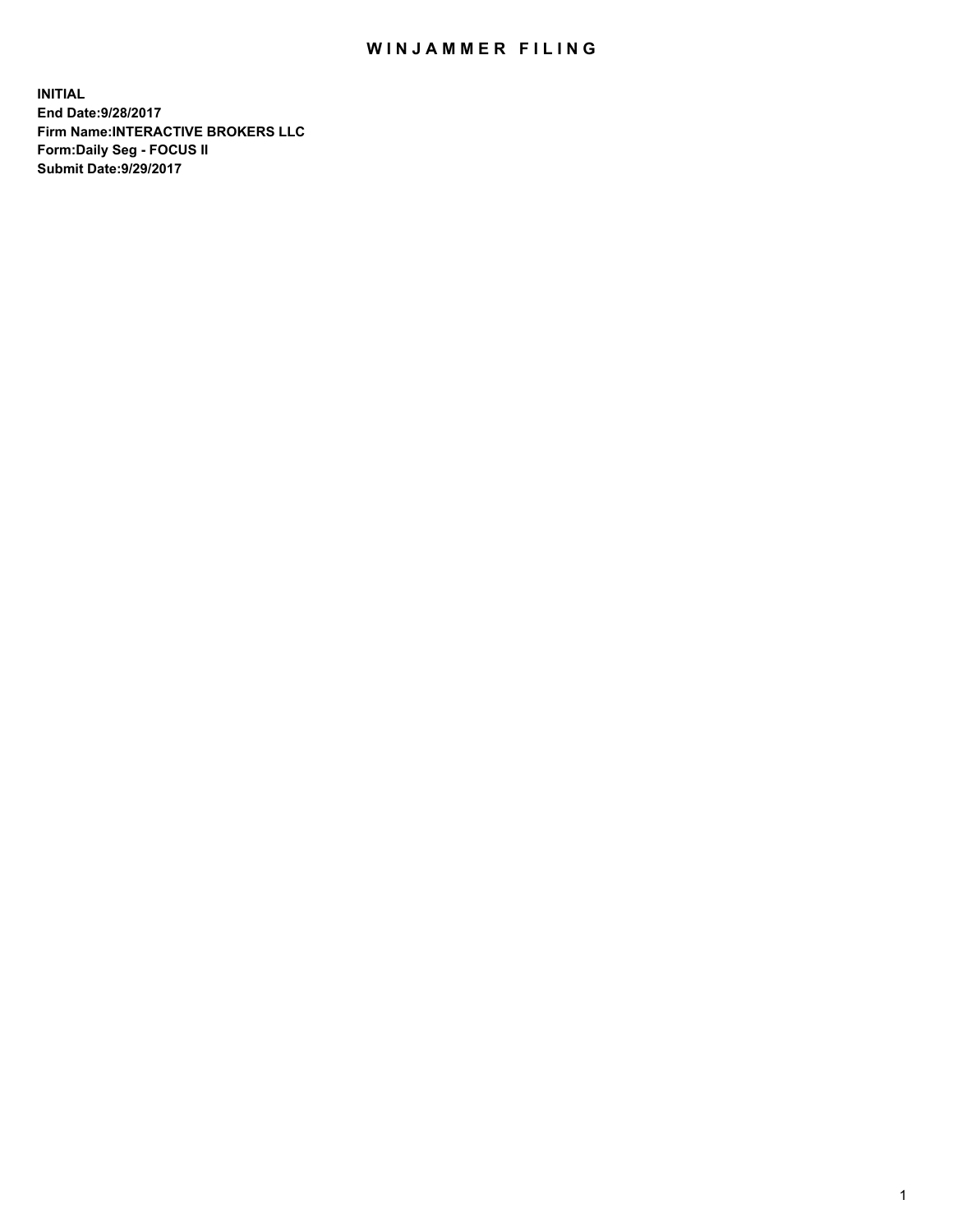## **INITIAL End Date:9/28/2017 Firm Name:INTERACTIVE BROKERS LLC Form:Daily Seg - FOCUS II Submit Date:9/29/2017 Daily Segregation - Cover Page**

| Name of Company<br><b>Contact Name</b><br><b>Contact Phone Number</b><br><b>Contact Email Address</b>                                                                                                                                                                                                                          | <b>INTERACTIVE BROKERS LLC</b><br><b>James Menicucci</b><br>203-618-8085<br>jmenicucci@interactivebrokers.c<br>om |
|--------------------------------------------------------------------------------------------------------------------------------------------------------------------------------------------------------------------------------------------------------------------------------------------------------------------------------|-------------------------------------------------------------------------------------------------------------------|
| FCM's Customer Segregated Funds Residual Interest Target (choose one):<br>a. Minimum dollar amount: ; or<br>b. Minimum percentage of customer segregated funds required:%; or<br>c. Dollar amount range between: and; or<br>d. Percentage range of customer segregated funds required between:% and%.                          | $\overline{\mathbf{0}}$<br>0<br>155,000,000 245,000,000<br>0 <sub>0</sub>                                         |
| FCM's Customer Secured Amount Funds Residual Interest Target (choose one):<br>a. Minimum dollar amount: ; or<br>b. Minimum percentage of customer secured funds required:%; or<br>c. Dollar amount range between: and; or<br>d. Percentage range of customer secured funds required between: % and %.                          | $\overline{\mathbf{0}}$<br>0<br>80,000,000 120,000,000<br>00                                                      |
| FCM's Cleared Swaps Customer Collateral Residual Interest Target (choose one):<br>a. Minimum dollar amount: ; or<br>b. Minimum percentage of cleared swaps customer collateral required:% ; or<br>c. Dollar amount range between: and; or<br>d. Percentage range of cleared swaps customer collateral required between:% and%. | $\overline{\mathbf{0}}$<br>$\overline{\mathbf{0}}$<br>0 <sub>0</sub><br><u>00</u>                                 |

Attach supporting documents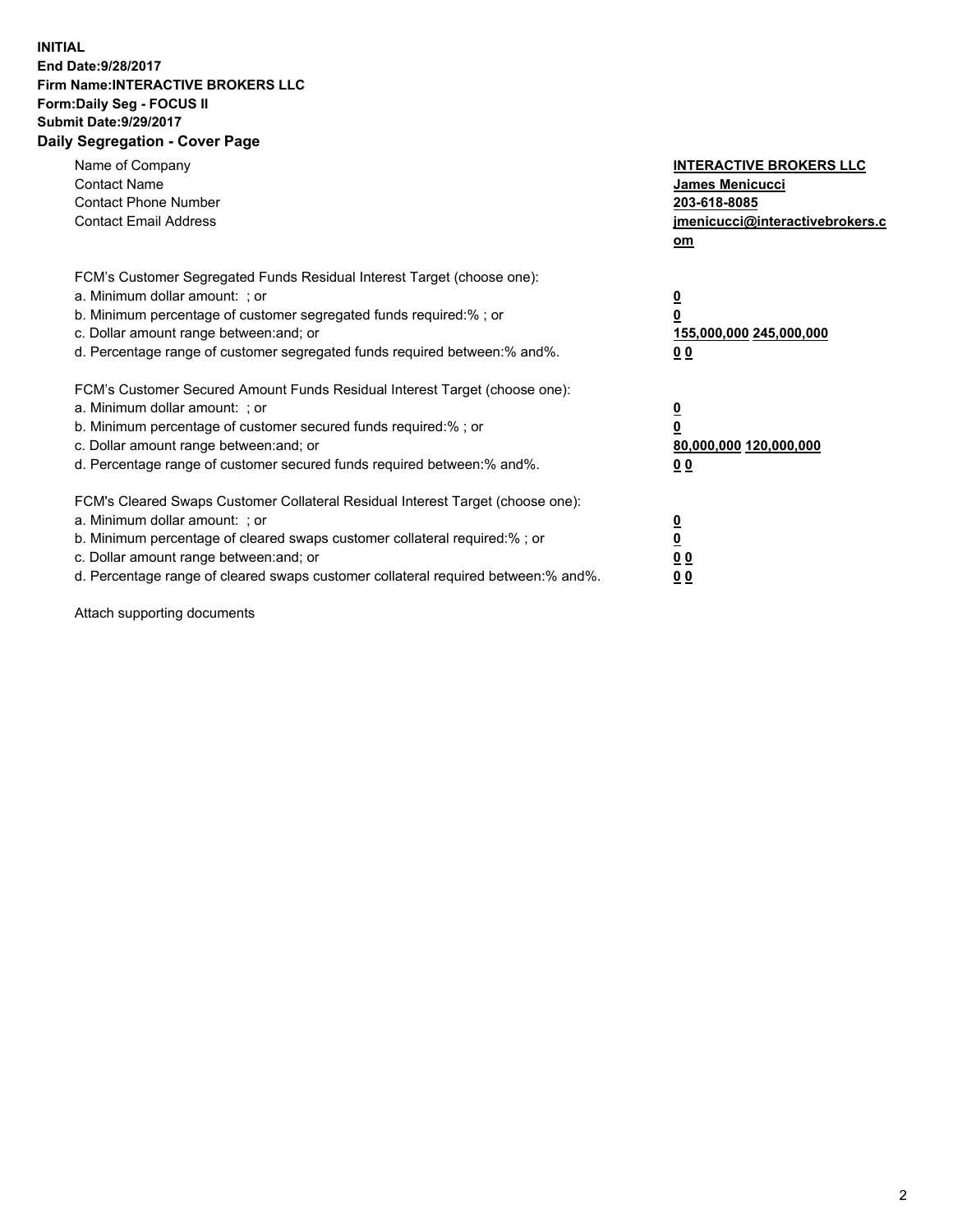## **INITIAL End Date:9/28/2017 Firm Name:INTERACTIVE BROKERS LLC Form:Daily Seg - FOCUS II Submit Date:9/29/2017 Daily Segregation - Secured Amounts**

|     | Daily Segregation - Secured Amounts                                                         |                                   |
|-----|---------------------------------------------------------------------------------------------|-----------------------------------|
|     | Foreign Futures and Foreign Options Secured Amounts                                         |                                   |
|     | Amount required to be set aside pursuant to law, rule or regulation of a foreign            | $0$ [7305]                        |
|     | government or a rule of a self-regulatory organization authorized thereunder                |                                   |
| 1.  | Net ledger balance - Foreign Futures and Foreign Option Trading - All Customers             |                                   |
|     |                                                                                             |                                   |
|     | A. Cash                                                                                     | 390,689,302 [7315]                |
|     | B. Securities (at market)                                                                   | $0$ [7317]                        |
| 2.  | Net unrealized profit (loss) in open futures contracts traded on a foreign board of trade   | 10,372,173 [7325]                 |
| 3.  | Exchange traded options                                                                     |                                   |
|     | a. Market value of open option contracts purchased on a foreign board of trade              | <b>73,663</b> [7335]              |
|     | b. Market value of open contracts granted (sold) on a foreign board of trade                | $-129,902$ [7337]                 |
| 4.  | Net equity (deficit) (add lines 1.2. and 3.)                                                | 401,005,236 [7345]                |
| 5.  | Account liquidating to a deficit and account with a debit balances - gross amount           | 3,862 [7351]                      |
|     | Less: amount offset by customer owned securities                                            | 0 [7352] 3,862 [7354]             |
| 6.  | Amount required to be set aside as the secured amount - Net Liquidating Equity              | 401,009,098 [7355]                |
|     | Method (add lines 4 and 5)                                                                  |                                   |
| 7.  | Greater of amount required to be set aside pursuant to foreign jurisdiction (above) or line | 401,009,098 [7360]                |
|     | 6.                                                                                          |                                   |
|     | FUNDS DEPOSITED IN SEPARATE REGULATION 30.7 ACCOUNTS                                        |                                   |
| 1.  | Cash in banks                                                                               |                                   |
|     | A. Banks located in the United States                                                       | 102,877,309 [7500]                |
|     | B. Other banks qualified under Regulation 30.7                                              | 0 [7520] 102,877,309 [7530]       |
| 2.  | Securities                                                                                  |                                   |
|     |                                                                                             |                                   |
|     | A. In safekeeping with banks located in the United States                                   | 343,809,460 [7540]                |
|     | B. In safekeeping with other banks qualified under Regulation 30.7                          | 0 [7560] 343,809,460 [7570]       |
| 3.  | Equities with registered futures commission merchants                                       |                                   |
|     | A. Cash                                                                                     | $0$ [7580]                        |
|     | <b>B.</b> Securities                                                                        | $0$ [7590]                        |
|     | C. Unrealized gain (loss) on open futures contracts                                         | $0$ [7600]                        |
|     | D. Value of long option contracts                                                           | $0$ [7610]                        |
|     | E. Value of short option contracts                                                          | 0 [7615] 0 [7620]                 |
| 4.  | Amounts held by clearing organizations of foreign boards of trade                           |                                   |
|     | A. Cash                                                                                     | $0$ [7640]                        |
|     | <b>B.</b> Securities                                                                        | $0$ [7650]                        |
|     | C. Amount due to (from) clearing organization - daily variation                             | $0$ [7660]                        |
|     | D. Value of long option contracts                                                           | $0$ [7670]                        |
|     | E. Value of short option contracts                                                          | 0 [7675] 0 [7680]                 |
| 5.  | Amounts held by members of foreign boards of trade                                          |                                   |
|     | A. Cash                                                                                     | 71,767,872 [7700]                 |
|     | <b>B.</b> Securities                                                                        | $0$ [7710]                        |
|     | C. Unrealized gain (loss) on open futures contracts                                         | 11,135,274 [7720]                 |
|     | D. Value of long option contracts                                                           | 73,663 [7730]                     |
|     | E. Value of short option contracts                                                          | -129,902 [7735] 82,846,907 [7740] |
| 6.  | Amounts with other depositories designated by a foreign board of trade                      | $0$ [7760]                        |
| 7.  | Segregated funds on hand                                                                    | $0$ [7765]                        |
| 8.  | Total funds in separate section 30.7 accounts                                               | 529,533,676 [7770]                |
| 9.  | Excess (deficiency) Set Aside for Secured Amount (subtract line 7 Secured Statement         | 128,524,578 [7380]                |
|     | Page 1 from Line 8)                                                                         |                                   |
| 10. | Management Target Amount for Excess funds in separate section 30.7 accounts                 | 80,000,000 [7780]                 |
| 11. | Excess (deficiency) funds in separate 30.7 accounts over (under) Management Target          | 48,524,578 [7785]                 |
|     |                                                                                             |                                   |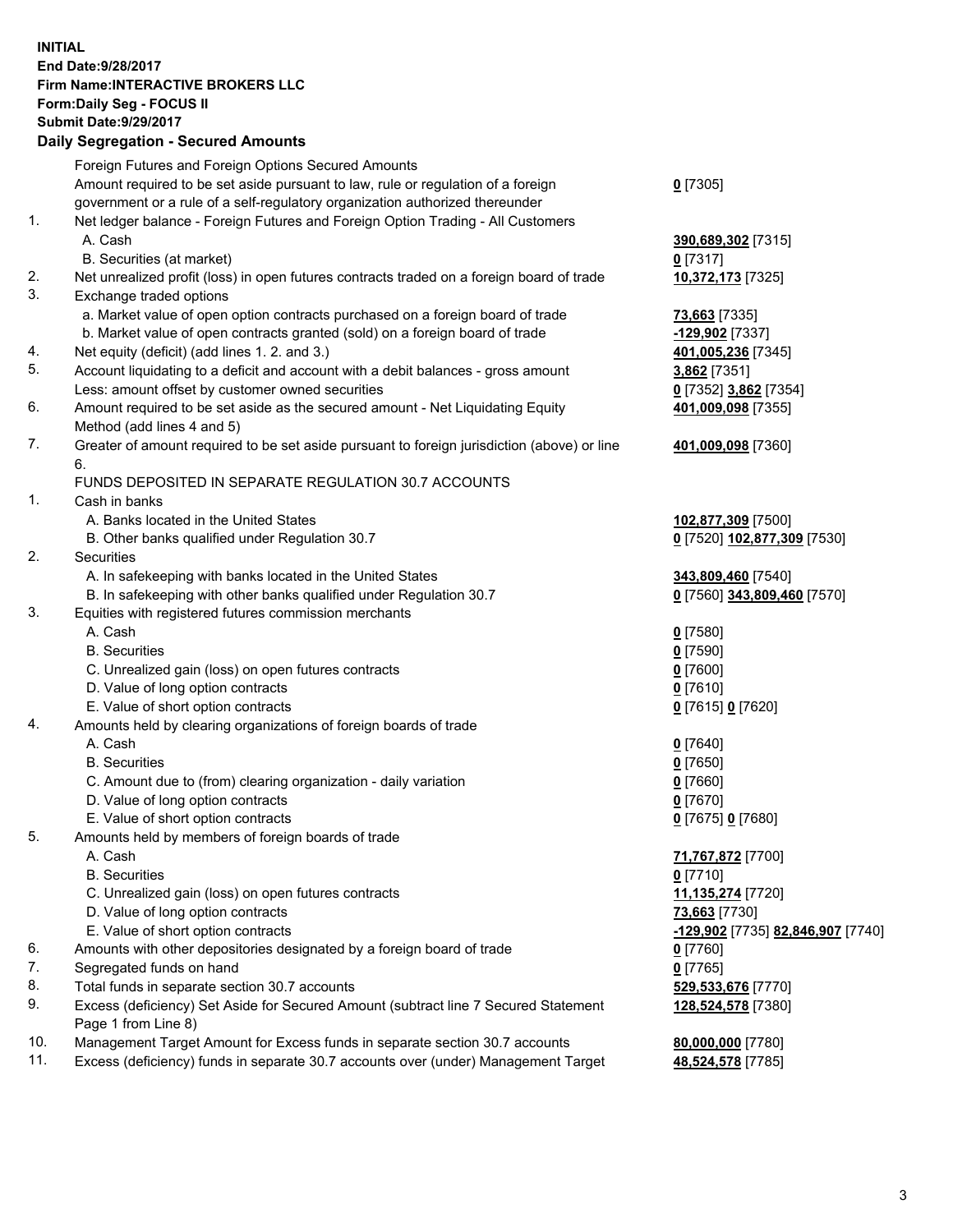**INITIAL End Date:9/28/2017 Firm Name:INTERACTIVE BROKERS LLC Form:Daily Seg - FOCUS II Submit Date:9/29/2017 Daily Segregation - Segregation Statement** SEGREGATION REQUIREMENTS(Section 4d(2) of the CEAct) 1. Net ledger balance A. Cash **4,627,614,914** [7010] B. Securities (at market) **0** [7020] 2. Net unrealized profit (loss) in open futures contracts traded on a contract market **-110,423,250** [7030] 3. Exchange traded options A. Add market value of open option contracts purchased on a contract market **93,253,070** [7032] B. Deduct market value of open option contracts granted (sold) on a contract market **-204,182,403** [7033] 4. Net equity (deficit) (add lines 1, 2 and 3) **4,406,262,331** [7040] 5. Accounts liquidating to a deficit and accounts with debit balances - gross amount **208,646** [7045] Less: amount offset by customer securities **0** [7047] **208,646** [7050] 6. Amount required to be segregated (add lines 4 and 5) **4,406,470,977** [7060] FUNDS IN SEGREGATED ACCOUNTS 7. Deposited in segregated funds bank accounts A. Cash **1,008,002,497** [7070] B. Securities representing investments of customers' funds (at market) **2,301,017,570** [7080] C. Securities held for particular customers or option customers in lieu of cash (at market) **0** [7090] 8. Margins on deposit with derivatives clearing organizations of contract markets A. Cash **522,934,643** [7100] B. Securities representing investments of customers' funds (at market) **868,850,177** [7110] C. Securities held for particular customers or option customers in lieu of cash (at market) **0** [7120] 9. Net settlement from (to) derivatives clearing organizations of contract markets **15,367,860** [7130] 10. Exchange traded options A. Value of open long option contracts **93,251,657** [7132] B. Value of open short option contracts **-204,182,904** [7133] 11. Net equities with other FCMs A. Net liquidating equity **0** [7140] B. Securities representing investments of customers' funds (at market) **0** [7160] C. Securities held for particular customers or option customers in lieu of cash (at market) **0** [7170] 12. Segregated funds on hand **0** [7150] 13. Total amount in segregation (add lines 7 through 12) **4,605,241,500** [7180] 14. Excess (deficiency) funds in segregation (subtract line 6 from line 13) **198,770,523** [7190] 15. Management Target Amount for Excess funds in segregation **155,000,000** [7194] **43,770,523** [7198]

16. Excess (deficiency) funds in segregation over (under) Management Target Amount Excess